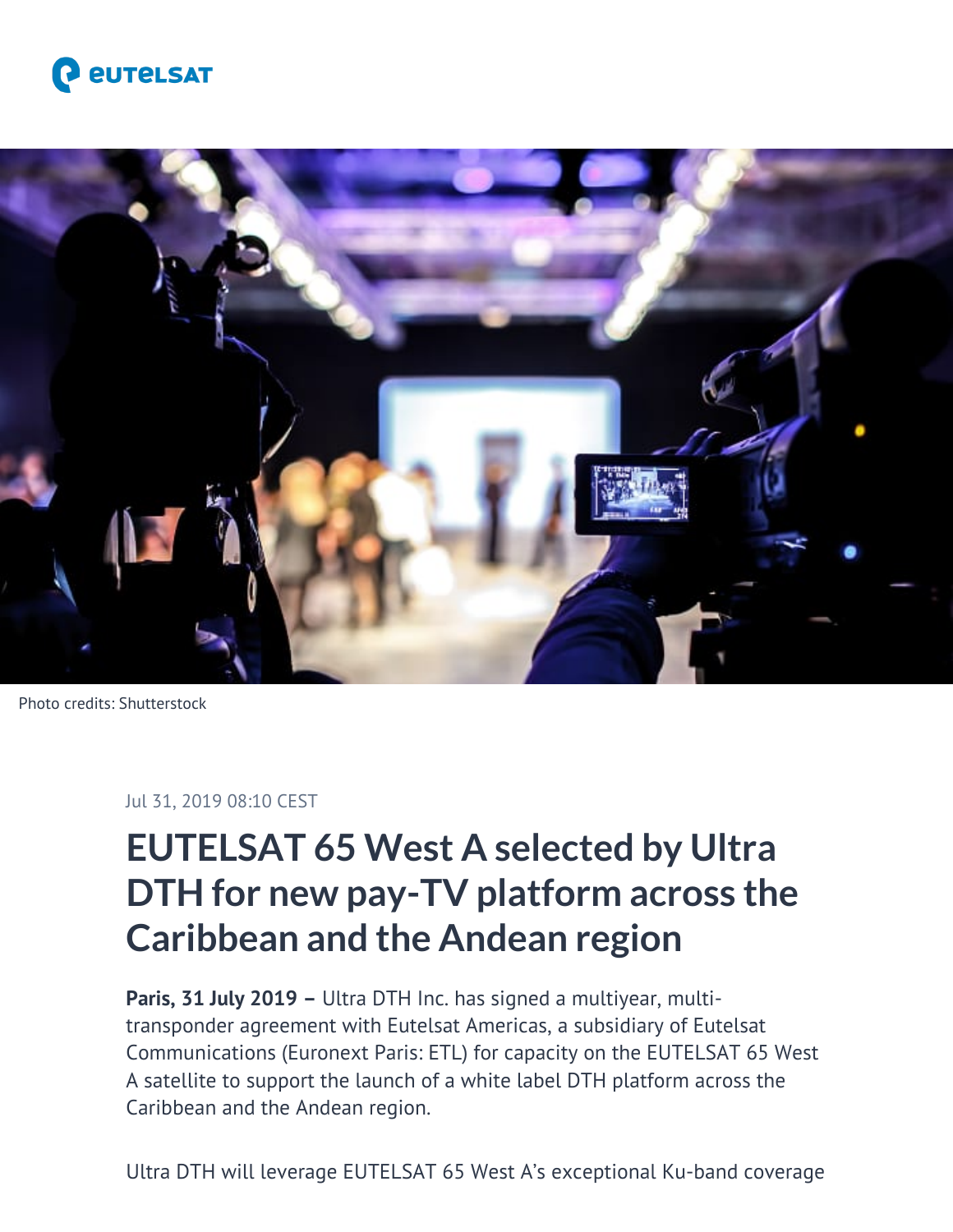to reach millions of households in the Caribbean and the Andean territories. Channel aggregation, encoding and ground infrastructure will be provided by United Teleports.

Strategically headquartered in San Juan, Puerto Rico, Ultra DTH will rely on a network of key country pay-TV operators to commercialise its platform across several markets in the Caribbean and the Andean region. These partner operators will benefit from Ultra DTH's expertise for ease of deployment and expansion within their markets, while retaining the freedom to rebrand the platform to fit the specific demands of each audience. The low-cost service will allow pay-TV operators to give access to content from across the globe, combining a unique international offering with content in English, Spanish, French, Dutch and Hindi to respond to the diverse demand from the Caribbean islands and Andean region.

Ricardo Dias, CEO of Ultra DTH, said: *"Our DTH service will be able to provide multilingual content to millions of households. By allowing partner operators to create a full range of country specific line-ups, we aim to unlock previously unexplored markets at all price points"*

Mike Antonovich, CEO of Eutelsat Americas, added: *"We are delighted to be joining forces with Ultra DTH to take pay-TV further in the Caribbean and the Andean region, especially in underserved areas where audiences are eager for content in their native language. This agreement highlights the benefits that satellite can bring to sparsely populated areas with a need for diverse content on a single platform."*

## **About Eutelsat Communications**

Founded in 1977, Eutelsat Communications is one of the world's leading satellite operators. With a global fleet of satellites and associated ground infrastructure, Eutelsat enables clients across Video, Data, Government, Fixed and Mobile Broadband markets to communicate effectively to their customers, irrespective of their location. Over 7,000 television channels operated by leading media groups are broadcast by Eutelsat to one billion viewers equipped for DTH reception or connected to terrestrial networks. Headquartered in Paris, with offices and teleports around the globe, Eutelsat assembles 1,000 men and women from 46 countries who are dedicated to delivering the highest quality of service.